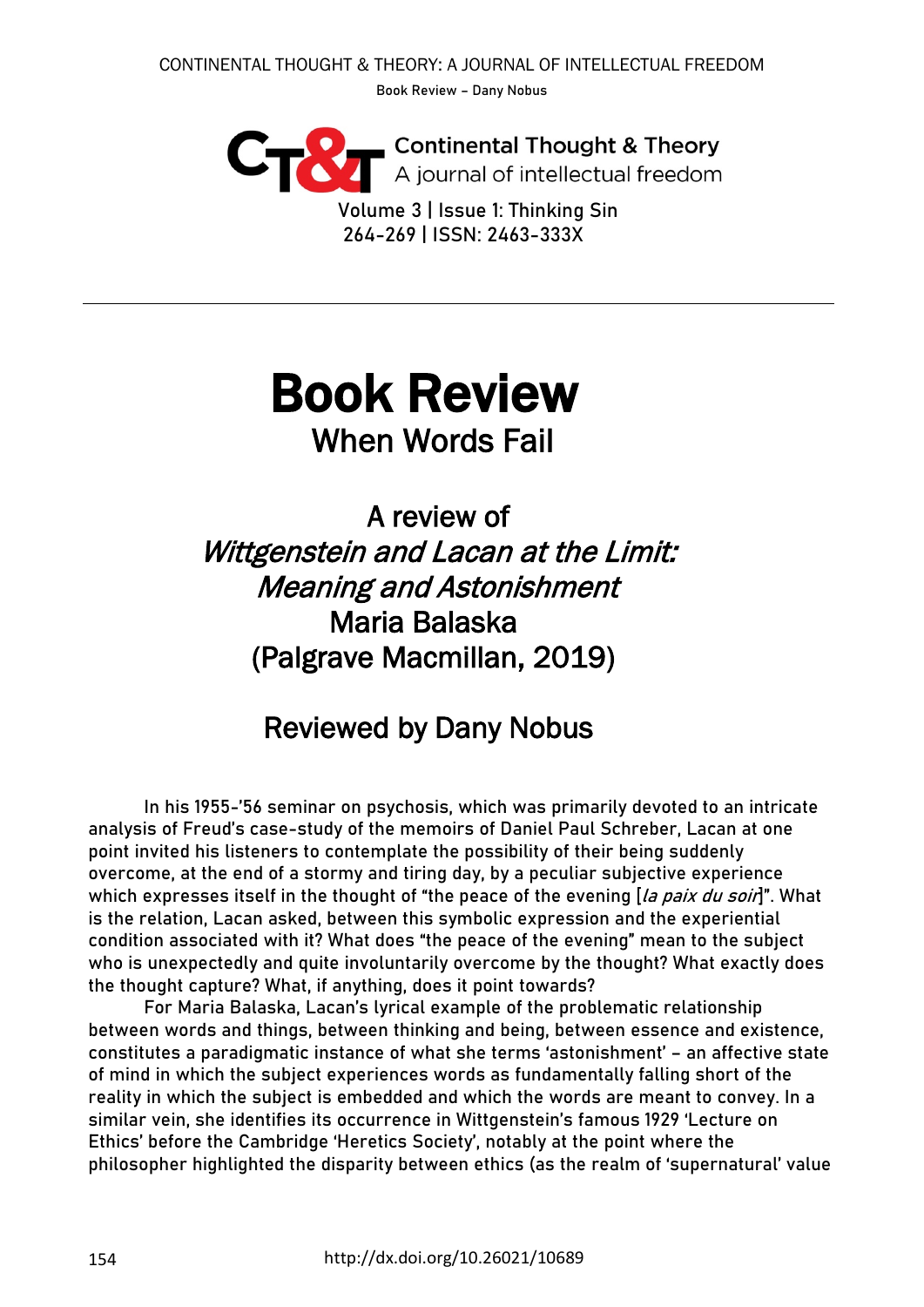Book Review – Dany Nobus

judgments) and language (as the container of 'natural', factual meaning), which would render it impossible for human beings to express absolute value judgments with a symbolic tool that is only suitable for rendering absolute facts. Lacan's example was distinctly different from Wittgenstein's insistence on the intrinsic inadequacy of language, if only because Lacan was not at all concerned (just yet) with the question of ethics, yet for Balaska they represent comparable moments of 'astonishment', because the meaning relayed by the linguistic statements or thought processes does not *de facto* match the quality of the experience that it is intended to invoke.

Why should we call this insuperable gap between thinking and being 'astonishment', especially since neither Wittgenstein nor Lacan designated it as such? In an endnote to her first chapter, Balaska concedes that she could have decided to refer to it as 'experiences of absolute value', yet that 'absolute value' carries unwanted "conceptual baggage" and "fails to address the affective element of the experience" (p. 12, note 2). It is a valid point, but it does not justify her choice for 'astonishment' rather than 'despair', 'frustration', 'exasperation', 'dismay' or 'surprise'. In his 1804-'05 'Lectures on the Study of Science' (Vorlesungen zur Wissenschaftslehre), Fichte referred to this irreducible void between the particular and the universal, between the empirical and the transcendental, between the *quid facti* and the *quid juris*, as the '*hiatus irrationalis*', and he did not hesitate to call the typical sentiment of this 'transcendental abyss' in which human existence is thrown as a state of anguish. Of course, the choice of terminology and the fervent search for other, presumably better and more precise alternatives, is in itself an illustration of the problem that is being exposed: words invariably carry meaning, but the meaning they carry is never – nor can it be – a completely accurate representation of the subject's lived experience or the concrete experiential reality it is trying to domesticate and make sense of. When Lacan conjured up the image of "the peace of the evening", he mainly intended to exemplify how psychotic patients experience the antinomy between meaning and being in a radically different way, up to the point where for them meaning becomes being in itself. When Wittgenstein entered the philosophical quagmire of ethics (value judgements), he mainly wanted to argue that something in the nature of language makes it next to impossible for human beings to formulate statements about the difference between good and bad in an absolute, factual way, so that it may be better not to talk about ethics at all. Whereas Lacan's psychoanalytic conception of language (the symbolic order, the Other) during the 1950s was radically different from Wittgenstein's analytical outlook on the logical structure of propositions in the *Tractatus*, both men emphasized the limits of representation and the limitations of its semantic spectrum for making sense of issues, events and experiences that fundamentally reside outside its direct sphere of influence.

Contrary to what its title may suggest, or what some readers might expect, Balaska's book does not offer a Lacanian reading of Wittgenstein's philosophical position with regard to 'astonishment'. Nor is it an attempt to recuperate Wittgenstein's outlook on language and the ineffable within a Lacanian psychoanalytic framework. As one of the most philosophically minded psychoanalysts of his generation, Lacan was definitely familiar with Wittgenstein's work, at least with the *Tractatus*, even at a time when Wittgenstein's reception in France was still in its infancy, and long before the first French translation of the *Tractatus* would see the light of day. On at least two occasions, Lacan even recommended to his audience that they read Wittgenstein's seminal treatise, and it would be worthwhile to examine how and why Lacan felt that he could elevate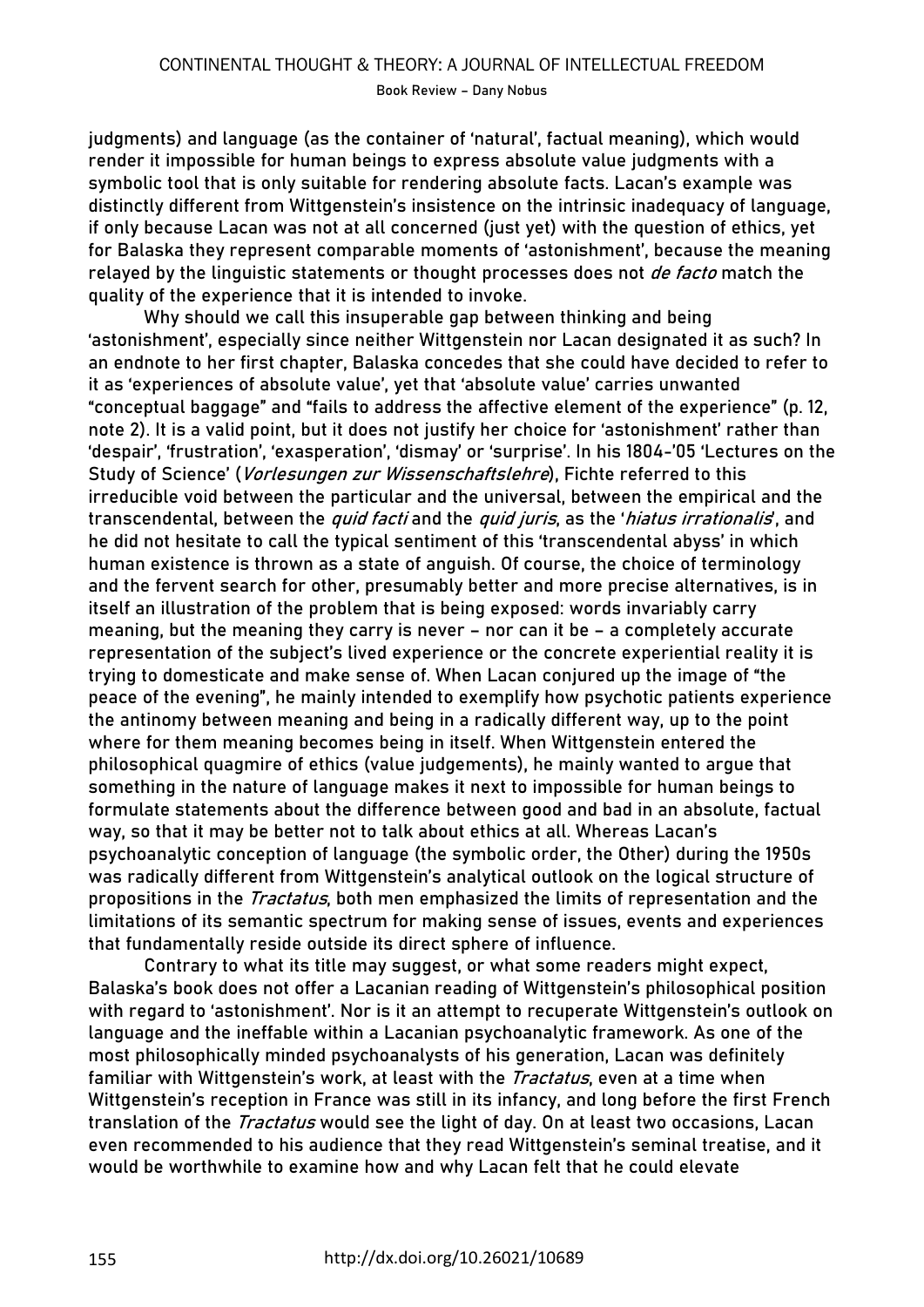Book Review – Dany Nobus

Wittgenstein above the "insipid and mediocre considerations" of logical-positivism, but this is not where Balaska's interest lies. In a sense, this is one of the many strengths of this book, because it effectively allows the author to stage an original cross-fertilisation between the two thinkers, whereby the one is never reduced to or criticized in light of the other, but both are valued equally in their singular, ostensibly contradictory, yet ultimately reconcilable attempts at addressing the experience of 'astonishment'. Truth be told, amongst all the scholars who have dealt with the 'transcendental abyss' over the past four hundred years or so, Wittgenstein and Lacan do not particularly stand out for their detailed, in-depth consideration of the problem, especially not in their published works. However, this gives Balaska another reason for trying to articulate a new way out of the deadlock, which exceeds the boundaries of the two classic responses to it, and which is significant philosophically as well as psychoanalytically, theoretically as well as clinically.

Rephrasing the question of 'astonishment' as the "groundlessness of meaning" (p. 18), she cogently explains how the '*hiatus irrationalis*' has traditionally been superseded in one of two, fundamentally incompatible, philosophical and epistemological 'deflections', the latter term having been borrowed from Cora Diamond in order to indicate how each approach entails a radical refusal to engage directly with the 'abyss'. On the one hand, philosophers have routinely had recourse to metaphysical speculations, often derived from German idealism, about the pre-existence of a ground 'beyond meaning and reality', not dissimilar to how Descartes, in his Metaphysical Meditations, would reintroduce God as the final guarantee for the veracity of his expositions on the relationship between thinking and being. On the other hand, within a strictly empiricist framework, analytical philosophers and those underscoring the crucial significance of the logical structure of linguistic propositions, such as Wittgenstein himself, have argued that the gap between thinking and being can be narrowed, and that the truth-value of statements can be legitimised, if absolute priority is given to a rational-scientific investigation of external reality. By contrast with the metaphysicians, the correspondence between the concept and the thing (the famous *adaequatio rei et intellectus*) is guaranteed, here, on the basis of a carefully designed scientific method and the employment of language as a natural, factual tool of description.

For Balaska, neither of these two conventional approaches to 'astonishment' are particularly adequate, because in all their differences they both constitute no more than a spurious refusal to ascertain the potentially creative force that lies within the abyss itself, irrespective of the fact that, in the empiricist deflection, evidence is but a false name for probability, and that so-called facts can never re-emerge outside the fictional structures of meaning. Instead of adhering to the metaphysical or the empiricist deflection, Balaska argues persuasively that 'astonishment' should be embraced as a generative source of 'reflection', which does require the subject to take responsibility for the inadequacy of his or her own words, but which opens a space for creative (self- )enrichment. Drawing on a highly original, combined reading of Wittgenstein and Lacan, Balaska calls this subjective stance of reflection an ethical experience, which she defines as a creative involvement with meaning, against the abstract metaphysical ruminations of the German idealists and the equally sterile, formalistic propositions of analytic philosophy.

At this point, I was somehow expecting the author to return to Nietzsche, yet to my own 'astonishment', she prefers to elaborate on the subject's creative exploration of the